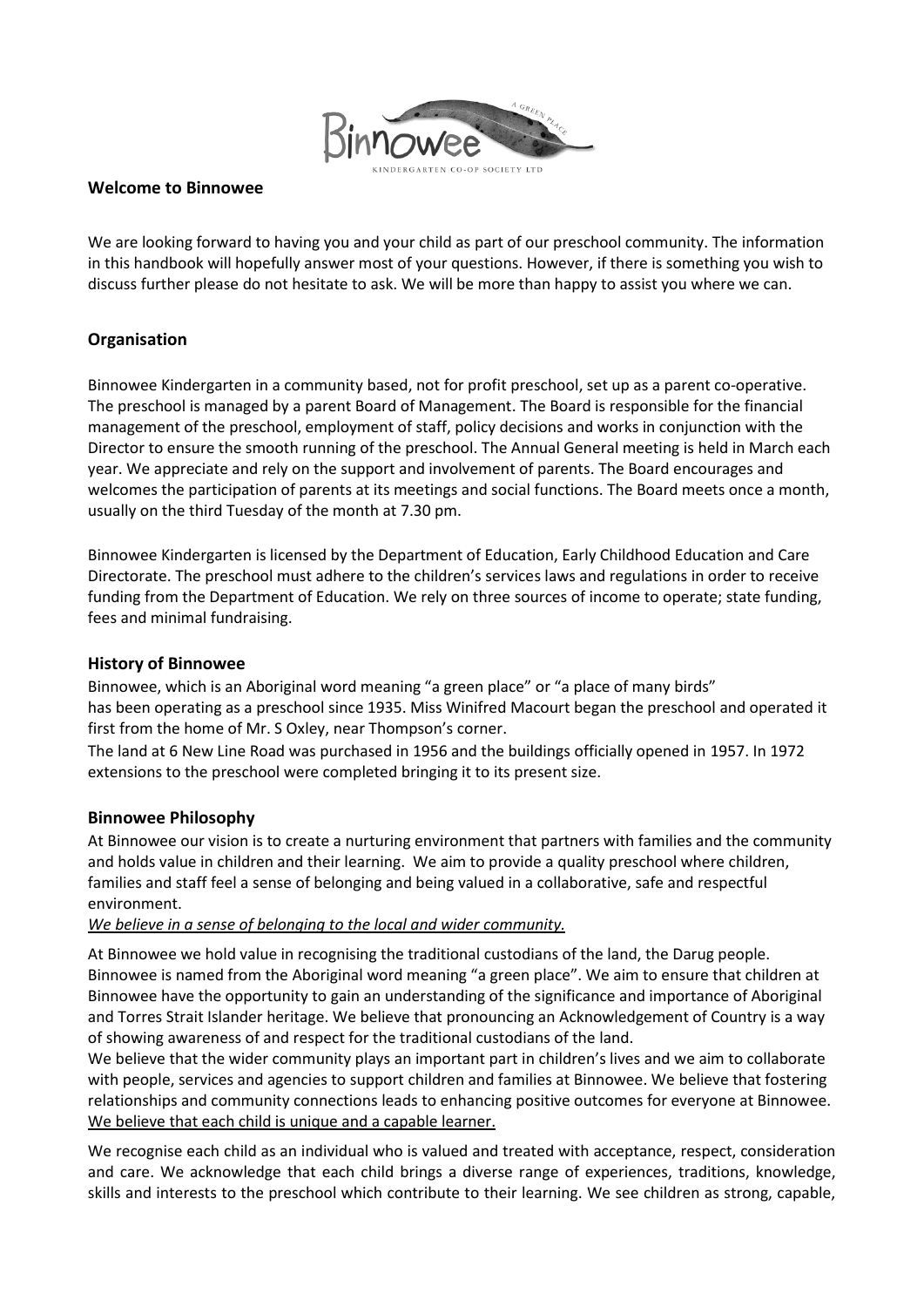resourceful and resilient learners and encourage them to be active participants in their own learning. At Binnowee we respect children as capable learners by including their contributions in the program and encouraging children to make choices and follow through on their own learning and interests. We believe that children deserve quality education and care.

We aim to provide children with a quality educational program that supports play-based learning. We believe in creating a stimulating environment that develops and extends on children's interests, strengths, abilities and fosters a curiosity about their world. We aim to provide children with a balanced educational program that includes play-based learning, spontaneous experiences and intentional teaching that is developmentally appropriate, child focused and open ended. At Binnowee we believe play provides opportunities for children to learn about their world as they discover, create, investigate and imagine. We believe each child is a capable and resourceful learner who is to be encouraged and supported to make independent choices in their play. We aim to provide a flexible routine where children have time to engage in learning and play, explore their interests and develop and master skills at their own pace. We believe in fostering positive relationships with children.

As educators we support children in developing a strong sense of wellbeing through nurturing and trusting relationships. We believe that through the development of secure and supportive relationships, children develop confidence and feel respected and valued. By fostering positive relationships, children are assisted to develop the skills and understandings they need to interact positively with others. At Binnowee we aim to create a culture of inclusion and belonging where children can practice and master a variety of skills and extend the boundaries of their world with the support of their educators.

## *We believe in fostering mutual, respectful partnerships with families.*

We believe that quality early childhood education is enhanced by the successful partnership between families and staff where there is understanding of each other's expectations and values. At Binnowee we partner with families to provide a quality preschool that is collaborative and where everyone has a sense of community and belonging. We believe that parents are children's primary educators and carers, and that family is the most important influence in a child's growing years. We respect and honour the histories, cultures, languages, traditions, child rearing practices and lifestyle choices of families. We believe a successful partnership is built on trust, open communication, shared insights and shared decision-making. We encourage each family to participate in the preschool community and we support and welcome their interest, contributions and involvement.

*We believe in supporting children to have respect for the environment and the world around us.*

The natural environment at Binnowee offers open ended learning opportunities and we believe this green place needs to be nurtured and respected to ensure long term environmental sustainability. We embed sustainable practices into all aspects of our preschool and believe that involving children in the care, maintenance and sustainability of the natural environment instils value and respect for our world. We believe that dedicated educators provide quality early childhood environments.

We acknowledge our staff are committed to providing excellence in early education. The staff bring diverse experiences, strengths, cultural backgrounds, knowledge, talents and interests to create a stimulating work environment that is based on a culture of encouragement, support and respect. We have a commitment to continuous improvement and ongoing professional learning as we believe this enhances outcomes for children and families. At Binnowee we engage in reflective practice and professional development to build on our knowledge of the sector and to support continuous improvement. Our preschool environment is a place of collaboration, trust, respect, honesty and professionalism and we value the strong culture of belonging and positivity we foster at Binnowee.

# **The staff team**

A maximum of 40 children attend the preschool each day. The children are divided into two classes with twenty children per class. The classrooms are known as the Frontroom and the Backroom. We share the outdoor spaces and all forty children can play in the outdoor areas simultaneously.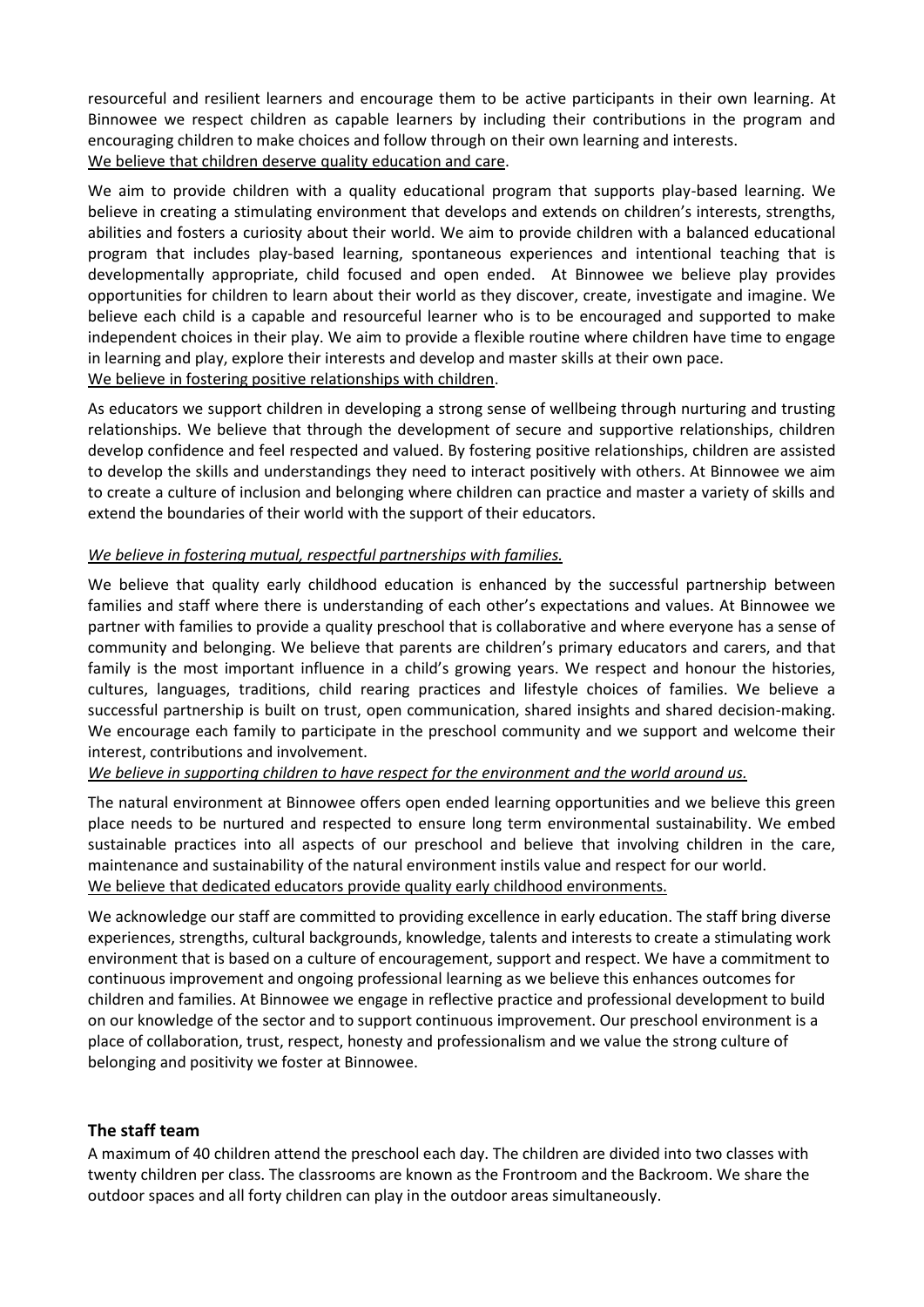Each classroom has an Early Childhood Teacher along with a Certificate III and Diploma qualified educator. There is an additional Early Childhood trained teacher who works 9am – 3.30pm on Monday, Tuesday and Wednesday. This teacher works specifically to provide inclusion for the children with additional needs, as well as satisfying other teaching requirements. A Diploma qualified educator is employed from 10am – 2pm each day to cover for programming time and lunch breaks.

The preschool also employs a finance administrator who works two days per week and an office administrator who works two days per week.

The Director works four days per week and is also the lead teacher in the Frontroom on Monday, Tuesday and Wednesday.

The majority of the staff have been with Binnowee for many years and we have an experienced and committed team.

## **Frontroom educators:**

Sara Andersson – Director and ECT; Monday, Tuesday and Wednesday. Works in the office on Thursday. Kerrie Brice – ECT and Additional Needs support worker; Monday, Tuesday and Wednesday.

Grace Samuel – Certificate III qualified; Monday, Tuesday and Wednesday.

Debbie Lucas – ECT; Thursday and Friday. Educational Leader and has time for EL duties on Wednesdays. Deb Hordern – Certificate III qualified; Friday. Office administrator on Monday and Wednesday. Covers programming and lunch breaks on Wednesday and Friday.

# **Backroom educators:**

Sandra Brown – ECT; Monday, Tuesday and Wednesday.

Kathy Simpson – Diploma qualified; full time.

Donna Bissett – Certificate III qualified, Monday-Wednesday. Thursday – programming and lunch relief. Julie Watts – ECT; Thursday and Friday

Kelly Freer – Diploma qualified; 10am – 2pm across both rooms, Monday – Tuesday. Frontroom on Thursday and Friday.

Nicole Freer – Diploma qualified; 9am – 3pm across both rooms, Thursday and Friday.

Lynda Donaldson – Finance administrator; Tuesday and Friday.

The staff all have current first aid and CPR qualifications, along with child protection qualifications. The staff are all mandatory reporters under the child protection legislation and you will find more information about this is the preschool Child protection policy. The staff all attend and engage with regular professional development and learning throughout each year. All of early childhood trained teachers are registered with NESA for teacher accreditation.

# **Quality Improvement Plan**

The preschool's Quality Improvement Plan is on display in the preschool foyer and a copy id emailed out to parents on a regular basis as it is updated throughout the year. This plan contains our goals for improvements and the areas we feel we excel in. Please see the Director for further information regarding the Quality Improvement Plan.

# **Hours and Days of Operation**

Binnowee is open between 8.30am and 4pm Monday to Friday during state school terms and is closed on all Public Holidays. We are a two unit preschool with 20 children in each class. Binnowee offers 2 or 3 day programs for four year old children and a 2 day program for 3 three year olds. The 2 day programs are Thurs/Fri. Our 3 day programs are Mon/Tues/Wed.

## **Fees**

Fees are set by the Board of Management to cover the running costs of the preschool and are payable in advance. Fee Statements are emailed out. Term 1 fees are due by the second week of term. Fees for terms 2, 3 and 4 are due in the first week of each term.

Fees can be paid by direct deposit via the internet. Internet payment details will be included on your fee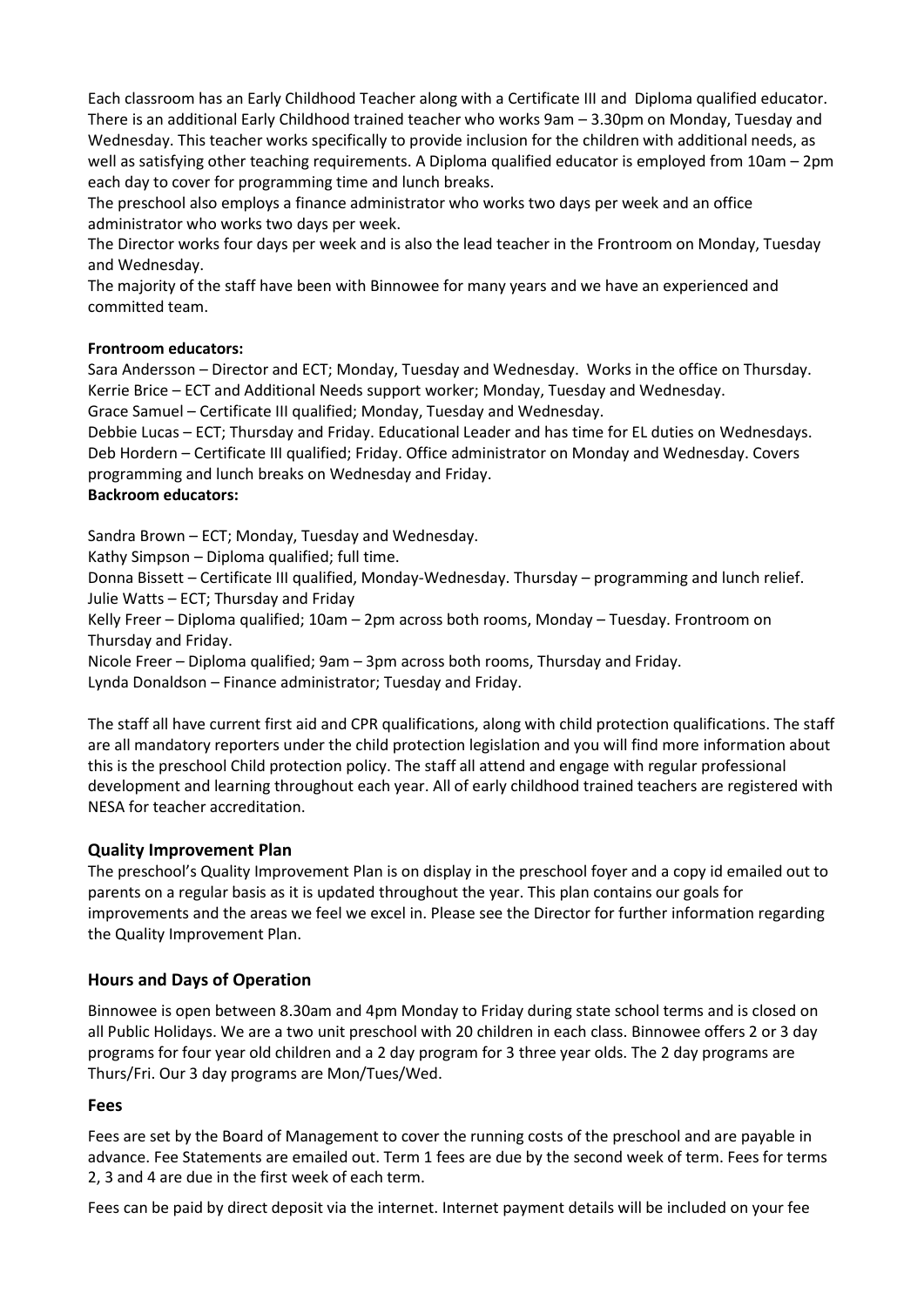statement. Your child's name should be included to identify your payment when paying by direct deposit.

If parents are having difficulty paying fees we encourage them to discuss this with the Director or the Clerical Assistant. Failure to pay fees will be referred to the Board of Management and may result in the child's position at preschool being revoked.

**Early removal:** If a child commences at Binnowee but leaves before the end of the year a minimum of two "term weeks" notice is required. If we are unable to fill the position, 4 weeks fees will be payable. If a child leaves part way through term 4, full fees are payable for the whole of the term.

Early removal also results in the forfeiture of the \$100 refundable bond which forms part of your Acceptance fee. The bond is only refunded if your child stays for the whole year. This refund is applied to term 4 fees if you advise us by September 1 that your child will not be returning to Binnowee the following year.

**Temporary Absence**: If a child is absent due to illness or holidays full fees are still payable. If a parent wishes a position to be held vacant for their child in this situation then full fees are to be paid for the whole of the absence. It is not the policy of the preschool to fill vacancies arising from such events with a temporary/casual enrolment.

Fees are not charged for public holidays or school holidays when the preschool is closed.

**Financial Assistance**: If you have a current low income Health Care Card you may be eligible to pay reduced fees. Strict economic criteria apply. Please see the Director for further details if required. There is also additional funding available for children who meet certain additional needs criteria.

## **Preschool Philosophy and Practice**

The early childhood years are crucial in terms of overall development of a person. What takes place during these formative years plays an important part in determining the way a person feels about themselves, the way a person relates to other people, a person's development of language, their problem solving capacity, their gross motor development, fine motor development and the way a person thinks.

At Binnowee Kindergarten we recognise the significance of these early childhood years, the subsequent importance of early childhood education and our role as educators in assisting and fostering the development of children. The preschool program plays an important part in not only preparing a child for school, but also for life. We endeavour to help each child fulfil their maximum potential and to provide the building blocks for future learning and development.

Our preschool program is based on the Early Years Learning Framework. The Framework's vision is for all children to experience play based learning that is engaging and builds success for life. We use this framework to develop learning programs responsive to children's ideas, interests, strengths and abilities.

The Early Years Learning Framework describes childhood as a time of belonging, being and becoming. Through the Framework we work to promote each child's:

- 1. Sense of identity
- 2. Connections with their world
- 3. Sense of well-being
- 4. Confidence and involvement in their learning
- 5. Communication skills

Children develop at different rates and this development is dependent on many factors including life experiences, learning styles, personality, attitudes, levels of readiness and maturity.

We promote the attitude that learning is fun. The basis of our philosophy is that children learn through play. We structure the learning environment so that children enjoy what they are doing and are successful in what they do. We try to build a close and supportive relationship with each child where they feel secure,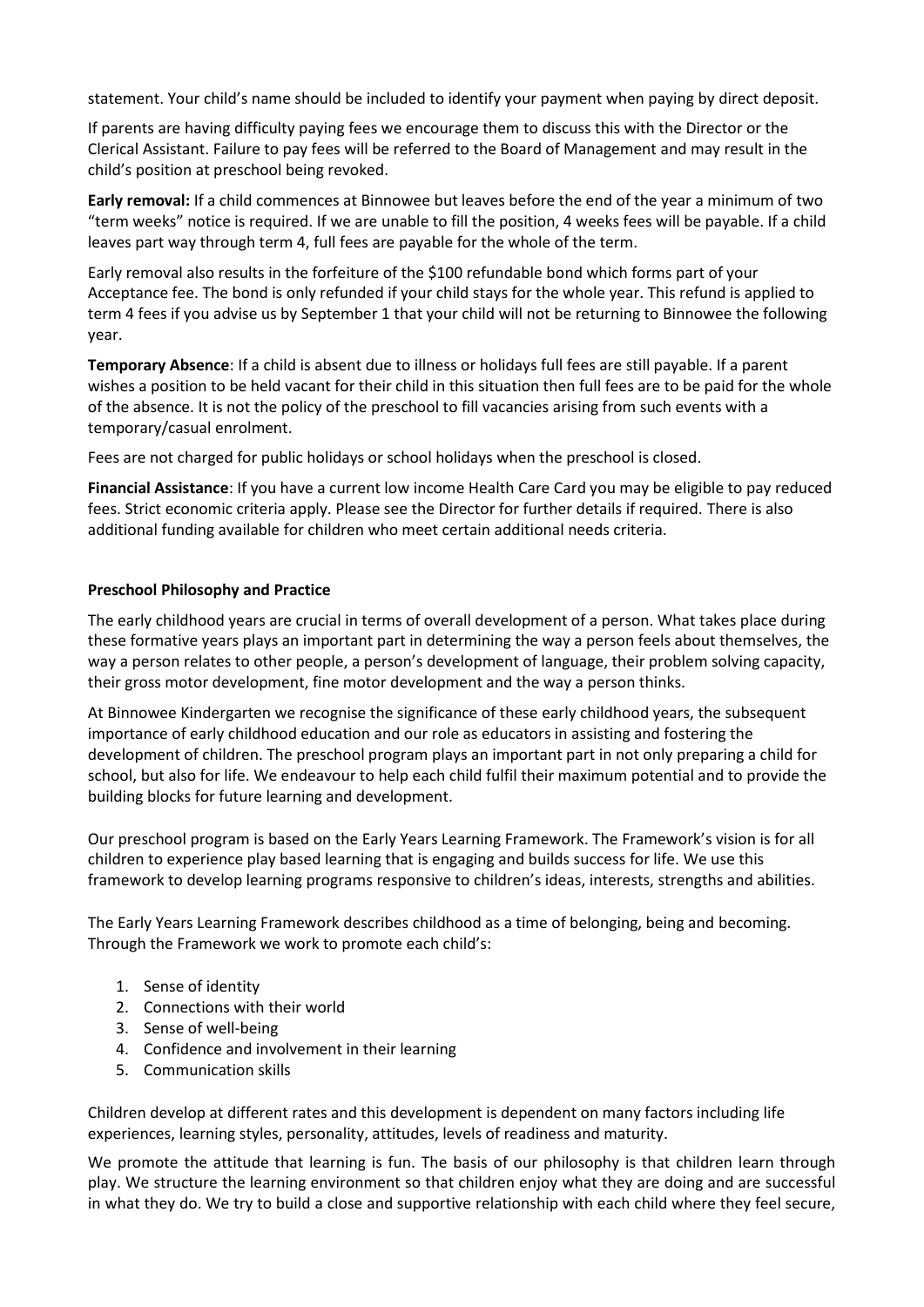valued and respected.

In this environment they will be ready to explore, make mistakes, take appropriate risks and experiment with many new experiences. They can practice and master a variety of skills and extend the boundaries of their world.

We promote self-respect and respect for the rights of others together with taking responsibility for one's actions. These goals are accomplished over time.

Our learning environment supports the development of children who can make choices, think independently, take challenges, explore ideas, ask questions, feel nurtured, safe and well cared for within a social play based context. While there is a rhythm to the day, we endeavour to be flexible and responsive to the children's own rhythm and to their interests, ideas and contributions.

We want to do the best we can for your child. It is important to us that your child enjoys and learns from their preschool experience. We encourage you to speak with us about any concerns you may have or if you would like any information regarding your child's development. Throughout the year we monitor each child's development and welcome the opportunity to discuss your child's progress with you.

# **A Day at Binnowee**

Our day usually begins with outside play in the summer months and with indoor play in the winter months, although this can change to suit weather conditions. A variety of experiences are programmed for each day, such as gross motor & movement challenges, construction activities, dramatic play, sand play, books, drawing and puzzles. We encourage physical activity as it is so important for children's health and development.

In planning our programs we try and cater for the interests and needs of all the children. The programs are flexible and may change depending on how the day is going. We welcome your feedback.

During inside time the children participate in a wide range of experiences such as home corner, block play, books, puzzles, toys, dough, art and craft experiences. We encourage the children to choose their own experiences and we respect and support them in their choices.

So you know what is happening at preschool each day, we take photos of experiences that have occurred during the day and run these as a slide show at the end of the day. The overarching program plan is displayed in the rooms or in the foyer. We also email weekly or fortnightly reflections of the children's play and learning, along with an individual profile for each child in the last week of each term. If you would like more information about what has happened during your child's day we encourage you to chat with one of your child's teachers.

# **Arrival and Departure**

On arrival and departure you need to complete the sign in/out book located in the hallway outside your child's classroom. Notice pockets are located in the hallway outside the locker room and should be checked for notes each day.

Pick up time is between 2.30 pm and 4.00 pm. If a child is not collected by 4pm a late fee may be payable. For your child's safety, children will not be released into the care of people who are unknown to staff members. Staff need to be informed if someone other than yourself is to collect your child. The person collecting your child will be required to show photo ID (e.g. driver's licence). Please write their name in the sign in/out book and phone the preschool during the day to let us know who is collecting your child. Also please ensure your child knows who will be collecting them

## **What to bring each day.**

- A bag your child can open and which is also big enough to contain craft items made during the day as well as all their belongings.
- A spare set of clothing and underwear. Wet weather gear as appropriate.
- A hand towel to hang in the locker.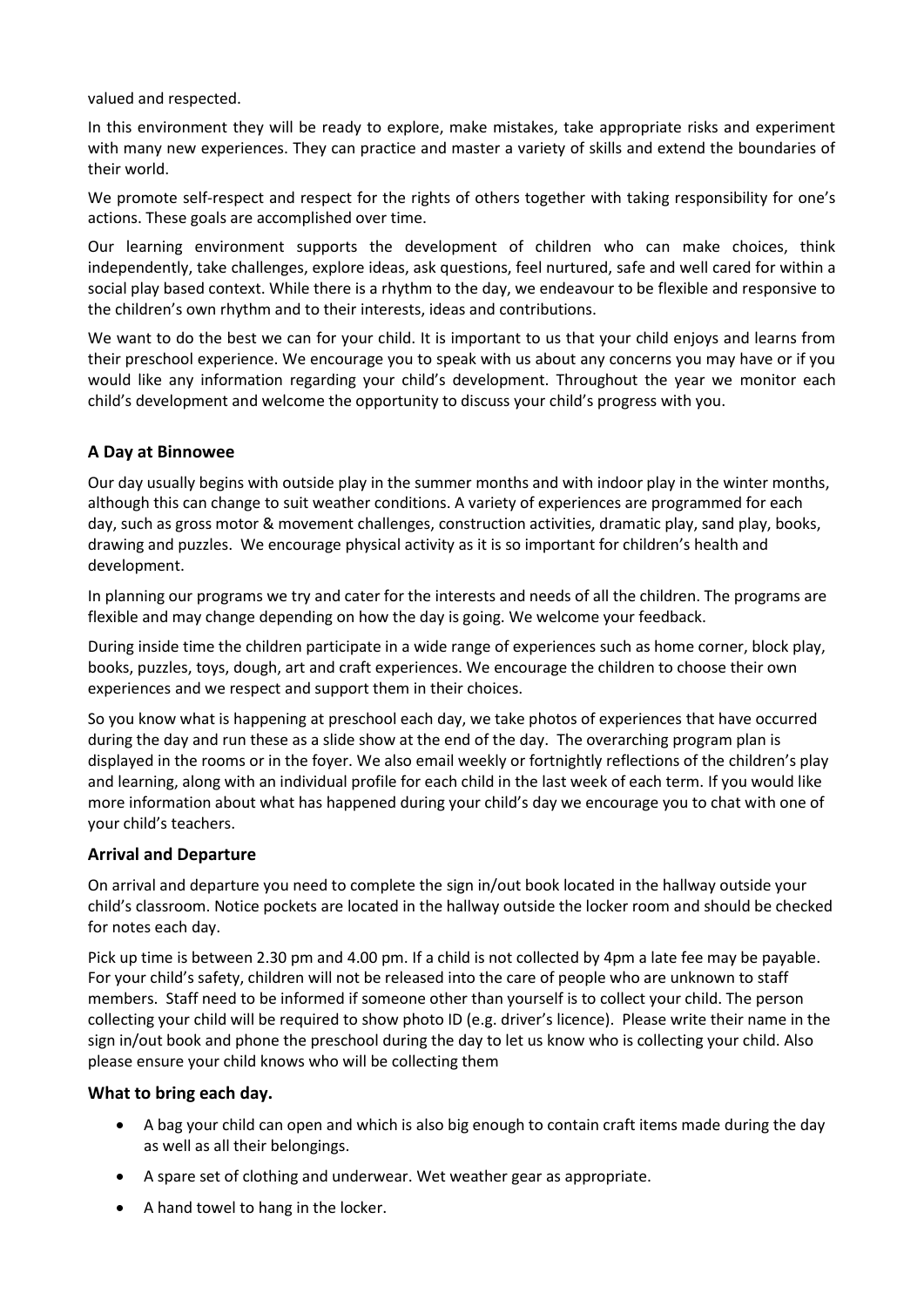- A water bottle in a refillable plastic container.
- Morning tea in a labelled container, separate from their lunch.
- Lunch in a labelled container which is easy for your child to open & handle.
- If your child usually sleeps during the day please speak with your child's teacher about whether or not it will be necessary to bring a sheet set.

The children's morning tea and lunch must be stored in the refrigerator at preschool. Morning tea can be placed in the door or drawer of the fridge and lunch on one of the shelves in the fridge.

If you are providing home baked foods or processed foods that have no labelling you need to let us know the food contains no nut products. If staff are unsure whether an item of food contains nuts we will send it home with your child in the afternoon.

Please do not include cakes, chips, lollies, sweet biscuits, fizzy drinks or chocolate anything as we try to promote healthy eating habits for the children in partnership with you.

#### **Please label everything, even shoes.**

#### **No nut products may be brought to Binnowee**.

We have children enrolled who are highly allergic to nut products. This is a **life-threatening allergy** for these particular children. This particular allergic reaction is called anaphylaxis. Please tell your family or anyone else who packs your child's Binnowee food about **not** including nuts in their lunch/morning tea.

If your child has peanut butter before coming to preschool please ensure that their face and hands are washed before coming to Binnowee. Sticky mouths or fingers easily spread peanut butter. Its presence on a surface such as a toy can be enough to trigger a dangerous reaction in a child who has an allergy to nuts.

In the interests of maintaining a safe environment for all children we have an exclusion policy of all nut products—including **peanut butter and Nutell**a or items of food containing **almond meal.** 

## **Birthdays**

Birthdays are of course very special occasions and you are welcome to send cupcakes or something appropriate to your culture for your child to share with the other children in their class on their birthday if you wish. Please remember—

#### **NO NUTS or PEANUT OIL.**

## **Reducing waste and sustainable practices**

We endeavour to encourage our children to develop and extend an appreciation for the natural environment. Environmental sustainability is an important part of the Binnowee program and we ask parents to consider reducing the amount of plastic and pre-packaged foods sent to preschool. For example, cheese can be cut from a block and placed in a reusable container. Yoghurt can be bought in a big tub and sent in a reusable container. Fresh fruit and vegies need no packaging and are a healthier option than processed foods.

We are also encouraging the children to be environmentally responsible by talking about turning lights and the air conditioner off when we are no longer in the room. We compost fruit and vegie scraps and we welcome recyclable materials for reuse as art and craft materials.

## **What to Wear**

We suggest children wear casual play clothes suitable for messy activities that are easy to undo for going to the toilet. Children should be toilet trained before attending Binnowee.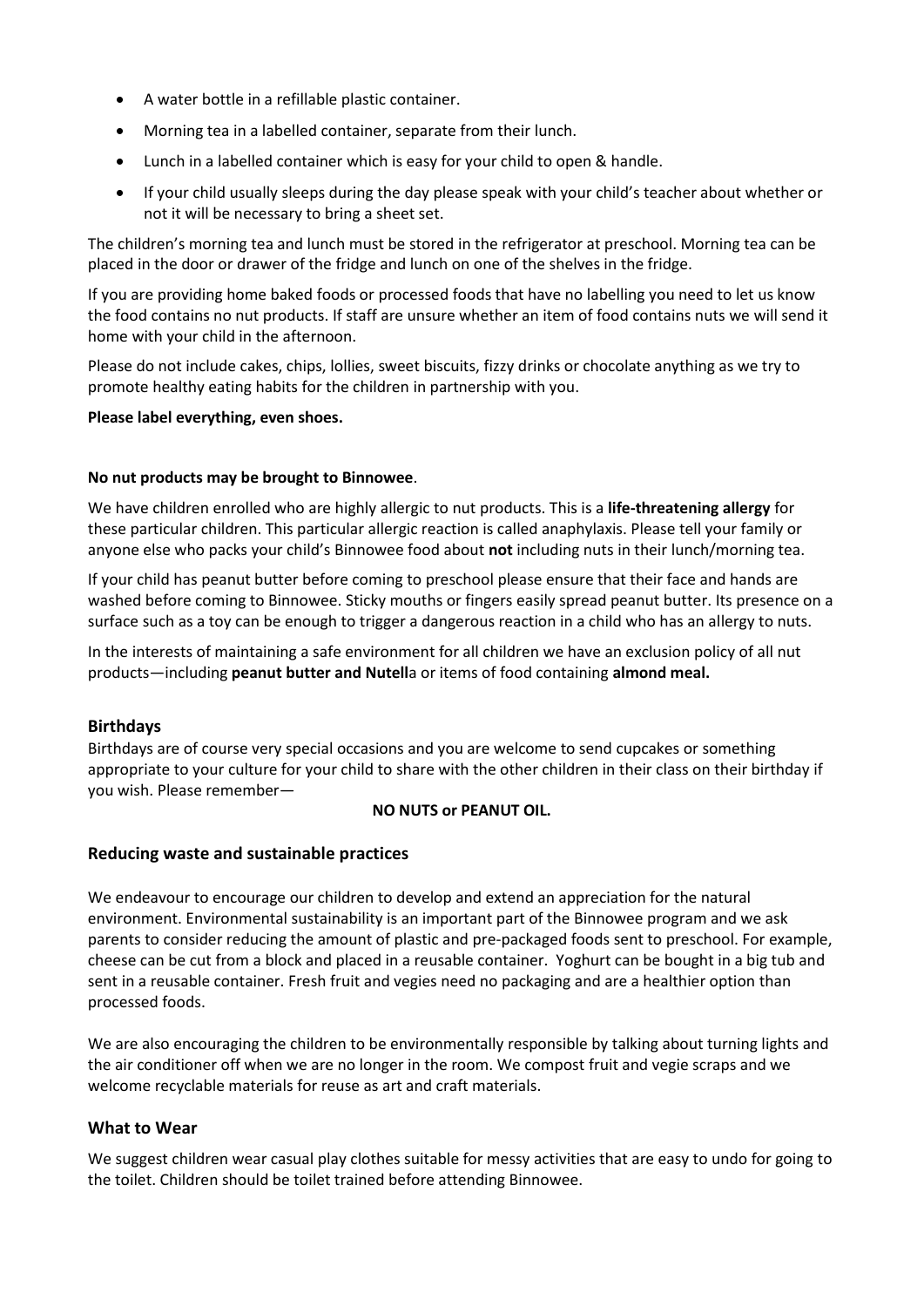We encourage sun safety awareness and ask that children's clothing provide adequate protection from the sun. We also ask that you apply sunscreen to your child's skin before coming to preschool each day.

Children also need to wear shoes they can safely run and climb in. Please do not allow them to wear shoes that easily fall off their feet whilst they are moving about.

# **Performances/incursions/excursions**

Special performances and incursions at Binnowee are part of our preschool program. We find this is a wonderful addition to our rich and engaging preschool program. The cost of each performance will be added to the term's fees.

We also go out on regular excursions. We visit the green space across the road at St. Matthew's Church once per fortnight and we visit West Pennant Hills Public School on a regular basis throughout the year. We also visits the local shops from time to time and we welcome parents and grandparent helpers for these events.

# **Emergency Procedures**

In the event of a fire or other emergency which requires evacuation of the preschool the children will be taken to St Matthew's Church (across the road) and supervised until they are collected by their parents. This is a safety precaution which thankfully we have never yet had to implement.

## **Immunisation**

Under the NSW Public Health Act 2010 parents are required to provide a copy of an Australian Childhood Immunisation Register (ACIR) History Statement that shows their child's immunisation is up to date **or** an Immunisation History form IMMU13 that shows their child is on a catch-up schedule. A child may not commence at Binnowee until this information is provided. We request that parents advise the preschool of future immunisations as they occur. Copies of immunisation records from the "Blue Book" are not accepted.

## **Medical**

If your child requires medication at preschool please see your child's teacher. An individual medication record will be maintained in the medication folder for this situation. Only medication prescribed by a doctor for your child will be administered. Should there be any difficulty please discuss the matter with the Director. If your child requires asthma, anaphylaxis or diabetes medication, an action plan along with a medical conditions risk minimisation and communications plan will need to be completed. Please see the Director for further information.

In the case of accidents or emergencies where the parent cannot be contacted staff will consult a doctor and/or dentist and/or call an ambulance if required. Details of accidents will be entered into the Accident form and should be signed by the child's parent as soon as practical.

Please do not send your child to preschool if they seem unwell. It is difficult for them to enjoy their day if they are sick and they may infect other children and staff. If your child has symptoms of an infectious disease or appears unwell the Director may send them home.

Your child should not come to preschool if they:

- have a temperature over 38°
- have had an episode of diarrhoea or vomiting within the previous 24 hrs
- have a rash you cannot identify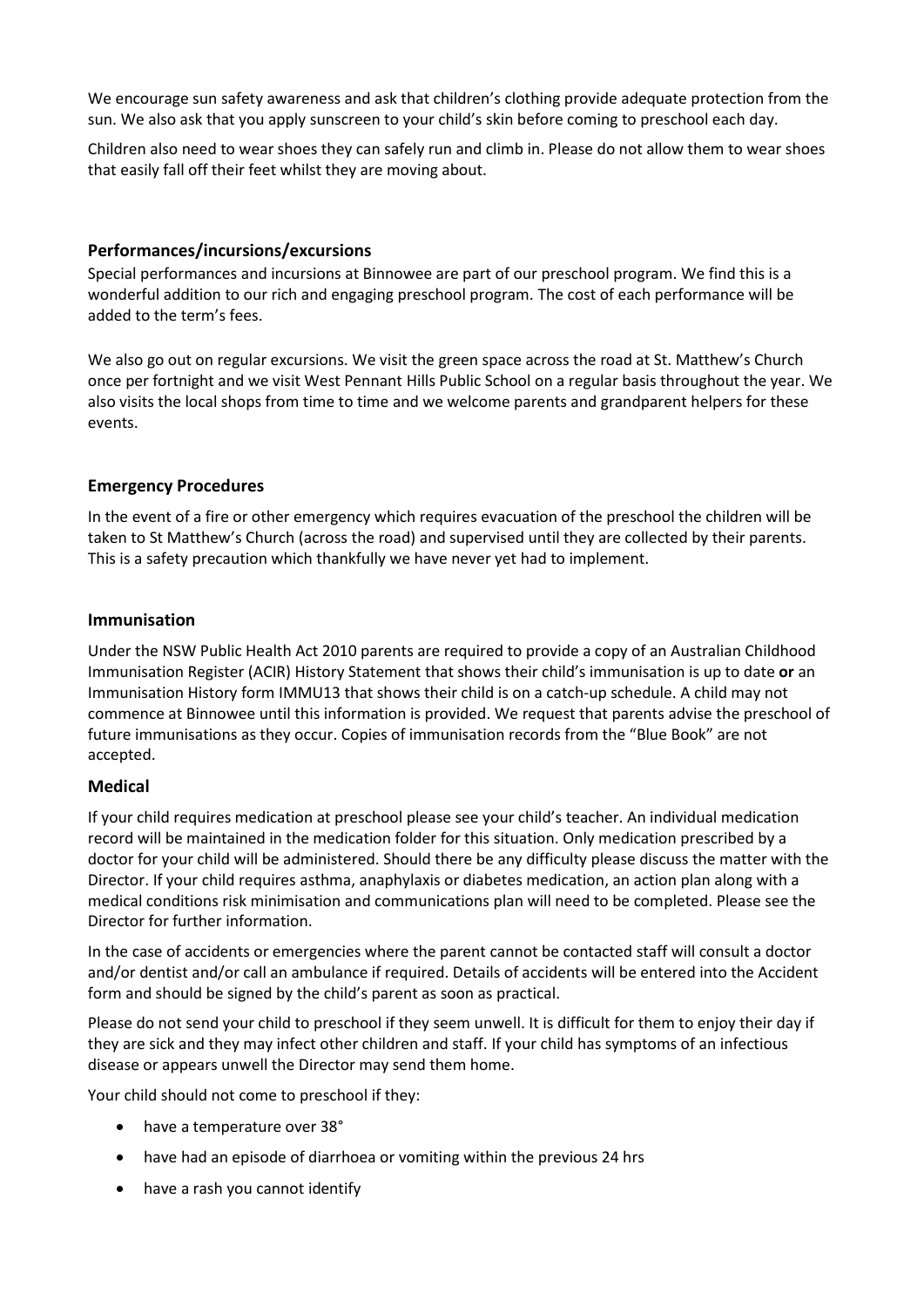- are coughing continuously
- have a runny nose they are unable to manage independently or associated with other symptoms such as cough, headaches and pains
- have head lice (until treated)
- have impetigo
- have been prescribed antibiotics in the last 24 hours
- have been given paracetamol, ibuprofen, cough mixture etc. in the morning before preschool.

## **Parent Participation**

**Open Mornings** Open Mornings are usually held once each term. On Open Mornings we invite you to spend some time with your child and have a glimpse of your child's preschool day at Binnowee. Open Morning commences after drop-off with inside activities and finishes about 10.30am. However there is no obligation to stay until 10.30am – just stay as long as you like.

**Washing roster** This consists of washing craft aprons, towels, tea towels, dress-up clothes etc. A bag of washing is taken home on either Wednesday or Friday afternoon and returned after laundering the next day your child is at preschool. Each family is asked to participate on the washing roster once during the year. A roster is displayed on the noticeboard where parents can nominate which day they wish to take the washing. Parents will also be asked to assist in taking toys home to wash from time to time. If you have difficulty in completing the required duty you are encouraged to discuss this with the Director.

## **Communication**

We welcome and encourage all parents to talk with your child's teacher about any aspect of your child's learning and development. If there are concerns you would like to discuss in detail, please speak with your child's teacher to arrange an appointment. We also have a prescheduled parent meeting week during term two, along with an informal catch up opportunity in early term four, in which parents are invited to meet with their child's teacher at a mutually agreeable time. We value information about your family; special traditions, celebrations, customs or current circumstances. Information of this type assists us in caring for your child.

We also welcome suggestions and feedback about the preschool program. Please speak with your child's teacher or the Director if you have any questions, ideas or concerns with regards to the day to day experiences at preschool.

A comprehensive newsletter is emailed to all families once per term. Feel free to suggest topics you may like to see addressed in the newsletter.

Amongst our parent community we have a large array of talent, skills and experience. We are always pleased to hear from parents who are willing to share their expertise or talents with us. We welcome parents who may like to talk to children about their work – artists, musicians, cooks, etc. Please come and share your talents and knowledge with the children. Mothers with new babies are always in demand as babies are endlessly fascinating to many children. We always appreciate IT help and gardening advice and assistance with translating into relevant community languages is always helpful.

# **Lastly**

Attending a new preschool for the first time can be exciting and for some children (and parents) a little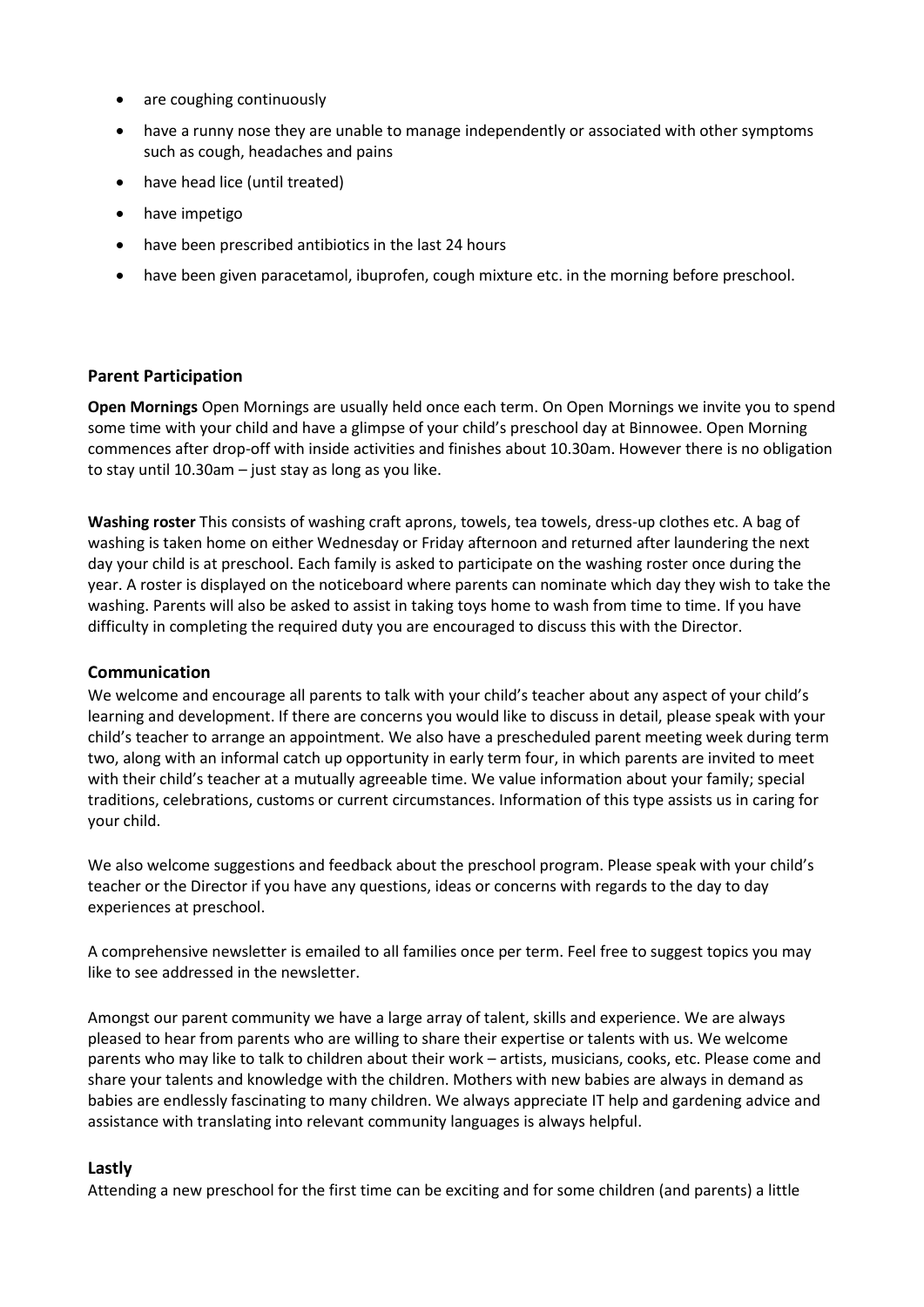overwhelming. The staff at Binnowee Kindergarten recognise and appreciate that each child is an individual and that each child may respond in a different way to the preschool program. We will endeavour to ensure that the transition process from home to preschool is as smooth and happy as possible. We will do this by providing and environment that is secure, engaging, stimulating and fun.

Throughout the year staff will plan a program of experiences that reflects and meets the changing needs of children. This is done through a process of observation, interacting with children, documenting our experiences (through photos, displays of artwork or construction work, written observations) and through collaborating with parents. An individually and developmentally appropriate play based program fosters lifelong skills in children, preparing them for the rest of their life.

If you have any further questions please speak with your child's teacher and /or the Director. If you have any grievances or issues which need further attention please speak with the staff and/or the Director. We find that most issues are quickly resolved with reciprocal communication and awareness. Any matter of concern to our families is important to us. We look forward to a happy year ahead, getting to know you and your child during this exciting time of growth and development.

| Term 1 | Thursday 27 January | Thursday 1 April      |
|--------|---------------------|-----------------------|
| Term 2 | Monday 19 April     | Friday 25 June        |
| Term 3 | Monday 12 July      | Friday 17 September   |
| Term 4 | Monday 5 October    | Wednesday 15 December |

# Term Dates 2021

# **Privacy collection statement**

Binnowee Kindergarten is committed to maintaining all personal information provided by its children, families, staff, management, volunteers, students and community in accordance with our Privacy policy and the Australian Privacy Principles.

Each family, staff, volunteers and student and committee member is provided with a privacy collection statement upon enrolment or commencement of employment.

This statement outlines the type of personal information collected by this preschool and how information is acquired, used and shared. We will not sell personal information to any third parties. See our full Privacy and Confidentiality policy for detailed information.

# **What is personal information/ How is it collected and why?**

| What information is collected? | How we collect information? | Why we collect this?                                                    |
|--------------------------------|-----------------------------|-------------------------------------------------------------------------|
| Medical information, health    | $\bullet$ Enrolment form    | To ensure the health and safety of                                      |
| and immunisation               | • Employment record         | every child and as a requirement<br>under Family Assistance Law and the |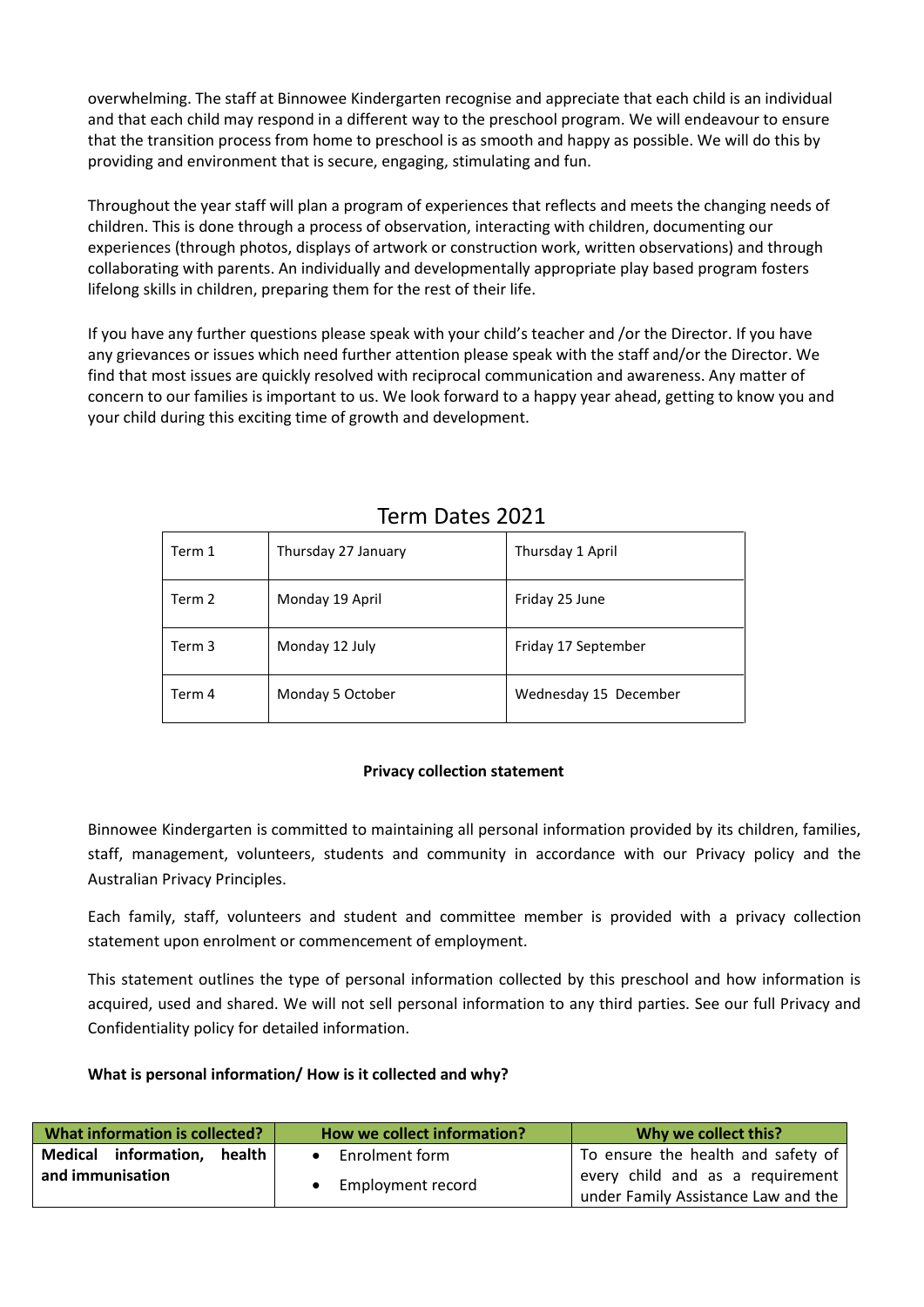|                                      | Immunisation history statement<br>٠        | NSW Public Health Act 2010.                                               |
|--------------------------------------|--------------------------------------------|---------------------------------------------------------------------------|
|                                      | Health care cards - Medicare               |                                                                           |
|                                      | and health fund information                |                                                                           |
|                                      | Accident, Illness and<br>Injury<br>forms   |                                                                           |
| Income and financial details,        | <b>Enrolment form</b>                      | For the provision of the education                                        |
| including banking information        | <b>Employment record</b>                   | and care service and as required<br>under Family Assistance legislation   |
|                                      | Fee payment and purchases                  | and as per Funding Agreements with<br>the NSW Department of Education.    |
| Contact details of family and        | <b>Enrolment form</b>                      | Required under the                                                        |
| emergency contact information        | <b>Employment record</b>                   | Education<br><b>Services</b><br>and<br>Care                               |
|                                      | Updated details form                       | Regulation.                                                               |
|                                      | <b>Medicare Number</b>                     |                                                                           |
|                                      | Private Health Insurance                   |                                                                           |
| Children's                           |                                            | Required under the                                                        |
| developmental<br>records             | Observations<br>$\bullet$                  | Education<br>and<br>Care<br><b>Services</b>                               |
|                                      | children's<br>Assessment<br>οf<br>learning | Regulation and to provide a high                                          |
|                                      | Programming documents                      | quality education and care service.                                       |
|                                      |                                            |                                                                           |
|                                      | Communications with families               |                                                                           |
| <b>Family Assistance information</b> | <b>Enrolment form</b>                      | Required<br>under<br>the<br>Family<br>under<br>Assistance legislation and |
|                                      | <b>Employment record</b>                   | employment<br>legislation<br>under                                        |
|                                      |                                            | Income Tax legislation.                                                   |
| <b>Legal information</b>             | <b>Enrolment form</b>                      |                                                                           |
|                                      |                                            | Required under the                                                        |
|                                      | Employment record                          | Education<br>Care<br><b>Services</b><br>and                               |
|                                      | Court orders or AVOs                       | Regulation.                                                               |
| Employment,<br>marital<br>status     | Enrolment form<br>$\bullet$                | Required<br>under<br>employment                                           |
| and nationality                      | Employment record                          | legislation and to provide priority of<br>access under commonwealth and   |
|                                      |                                            | state legislation.                                                        |
| <b>Qualifications</b>                | <b>Employment record</b>                   | Required under the                                                        |
|                                      | Certified copies of documents              | Education<br>and<br>Services<br>Care                                      |
|                                      |                                            | Regulation                                                                |
| <b>WWCC, criminal history checks</b> | Employment record<br>$\bullet$             | Required under the<br>Education<br>and<br>Care<br><b>Services</b>         |
|                                      | Originals of documents                     | Regulation.                                                               |
| <b>Staff entitlements</b>            | Payroll records<br>$\bullet$               |                                                                           |
|                                      | <b>Tax File Number</b>                     | Provision of entitlements                                                 |
| Any information required to          | <b>Enrolment form</b><br>$\bullet$         |                                                                           |
| recorded<br>under the<br>be          | <b>Employment record</b>                   | Required<br>under<br>appropriate<br>legislation.                          |
| <b>National Law and</b>              |                                            |                                                                           |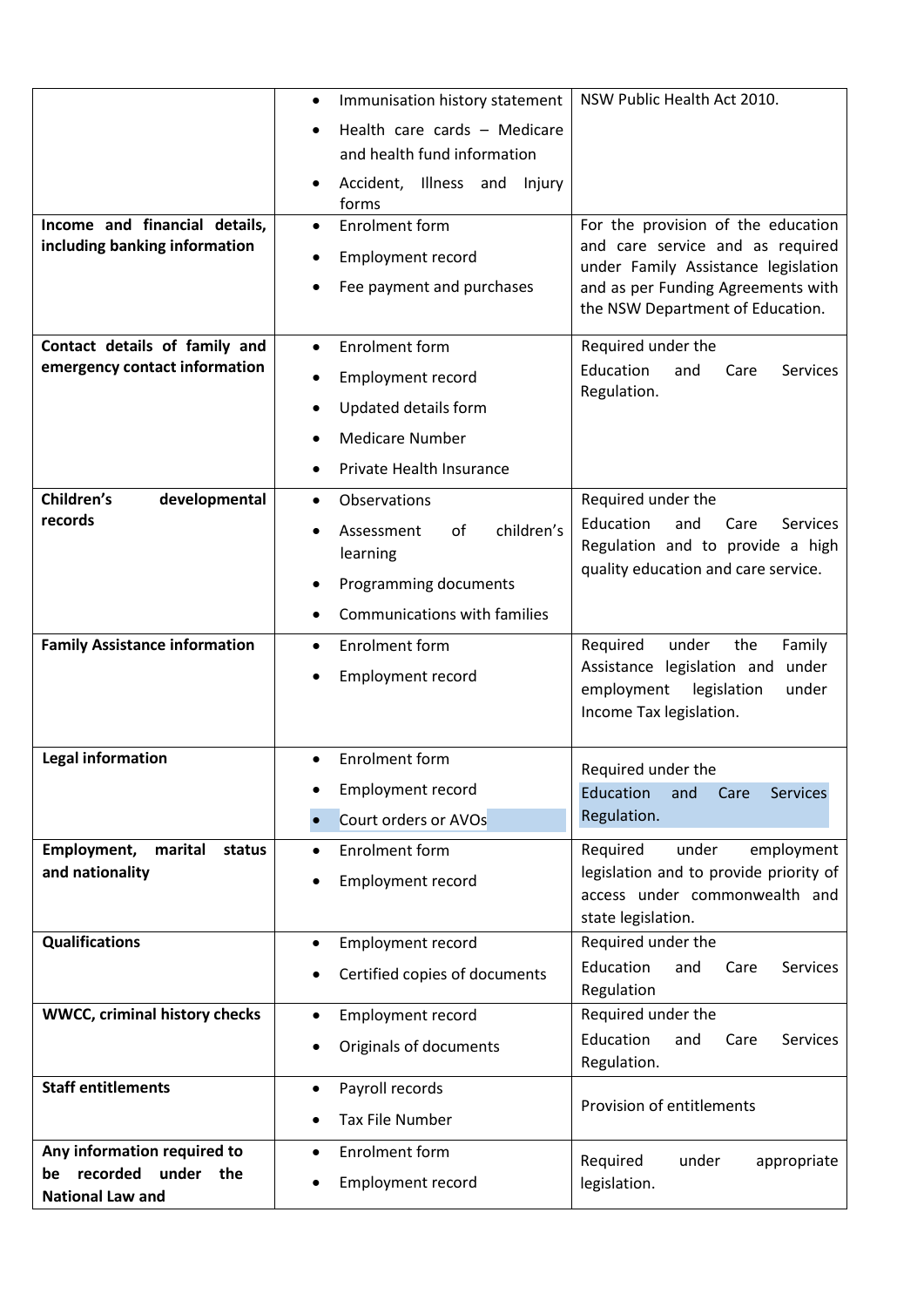| Regulations, the               | • Complaints records |  |
|--------------------------------|----------------------|--|
| Family Assistance Law other    |                      |  |
| relevant information collected |                      |  |
| to support the enrolment of a  |                      |  |
| child                          |                      |  |

Personal information is information that personally identifies an individual, such as a name, residential or email address and includes information relevant to the enrolment process, credit card information, billing records, documentation of a child's learning and development, and recorded information regarding complaints.

Publicly available information, such as information on a public website profile is not considered personal information.

Binnowee Kindergarten only collects personal information when individuals specifically and knowingly elect to provide this, such as when individuals enrol a child in the preschool, pay fees or subscriptions, and provide health or family information to support the inclusion of a child.

## **Direct communications**

Binnowee Kindergarten uses individual's personal information to send information by post, email or telephone. Individuals are provided with an opportunity to elect not to receive such information upon enrolment or through written notification to the preschool.

If individuals do not wish to receive direct communications, contact our service directly on: (02) 9484 3430 or [binkindy@bigpond.net.au](mailto:binkindy@bigpond.net.au)

# **What happens with personal information?**

Binnowee Kindergarten will strive to let individuals know how any personal information will be used at the time of collection. Individuals will be asked if personal information can be used to establish contact with them regarding other aspects of organisational business. Binnowee Kindergarten will not sell or trade individuals' personal information to other third parties.

Binnowee Kindergarten collects and uses personal information generally to provide individuals with the information and the services they request, to provide appropriate and relevant information pertaining to the education and care of a child/ren, and to continue to improve service quality.

# **Where is personal information stored?**

Personal information is stored in a safe and secure manner, using locked filing cabinets or a password protected database and computer. Information is backed up electronically and securely stored. Data will not be altered or destroyed except in extraordinary circumstances.

Hard copy information is stored at the preschool, which is secured to prevent entry by unauthorised people. Any personal information not actively being used may be archived, in accordance with regulatory requirements.